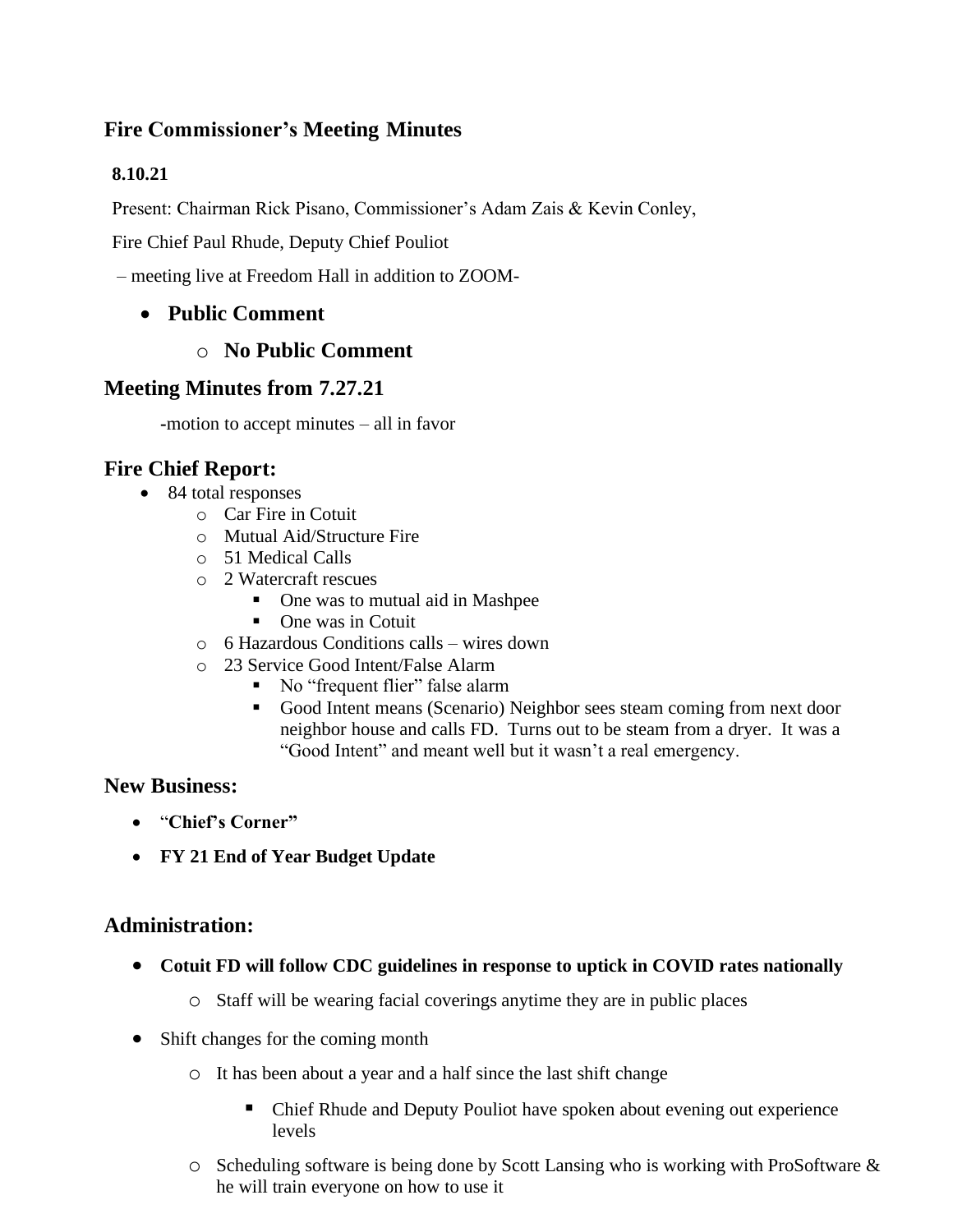#### **PRO EMS REPORT**

• No new report since last meeting was late

### **Training:**

- Close Handling Search and Rescue scheduled for 10.15.21 9am-12 noon @ Cotuit Elementary School
	- o Still waiting for the final "ok" from the Town but it does not seem to be an issue
- Forceful Entry scheduled for 9.12.21 from 9am-12noon with a mobile prop that's offered by Barnstable County. Trailer will most likely fit at Cotuit Elementary School as well. (Just the parking lot).
- Community CPR scheduled for 10.4.21 @ Freedom Hall from 5pm-8pm and will be advertised in the Cotuit Currents
	- o Depending on the COVID levels, this has the potential of being canceled
- CPR and First Aid Training with the Boy Scouts no date yet (will be advertised in the Cotuit Currents)
	- o EMS officer Casey Staggs is working with them regarding this
		- Other training is being offered to Boy Scouts as well:
			- Boat Safety Training
			- Fire Safety Training

### **Personnel:**

- One person out on **IOD** 
	- o Nothing new to report although there has been a little improvement

### **Apparatus:**

- Backup engine went to Sandwich for a few days
- Replacement car for Deputy is due September 2021

### **Facilities:**

- Not much progress has been made since last meeting
- Holding off on any Station Tours right now

### **Needs Assessment:**

### **OLD BUSINESS:**

### *AFFILIATION AGREEMENT WITH CAPE COD HEALTHCARE*

### *POLICY ADVISORY COMMITTEE*